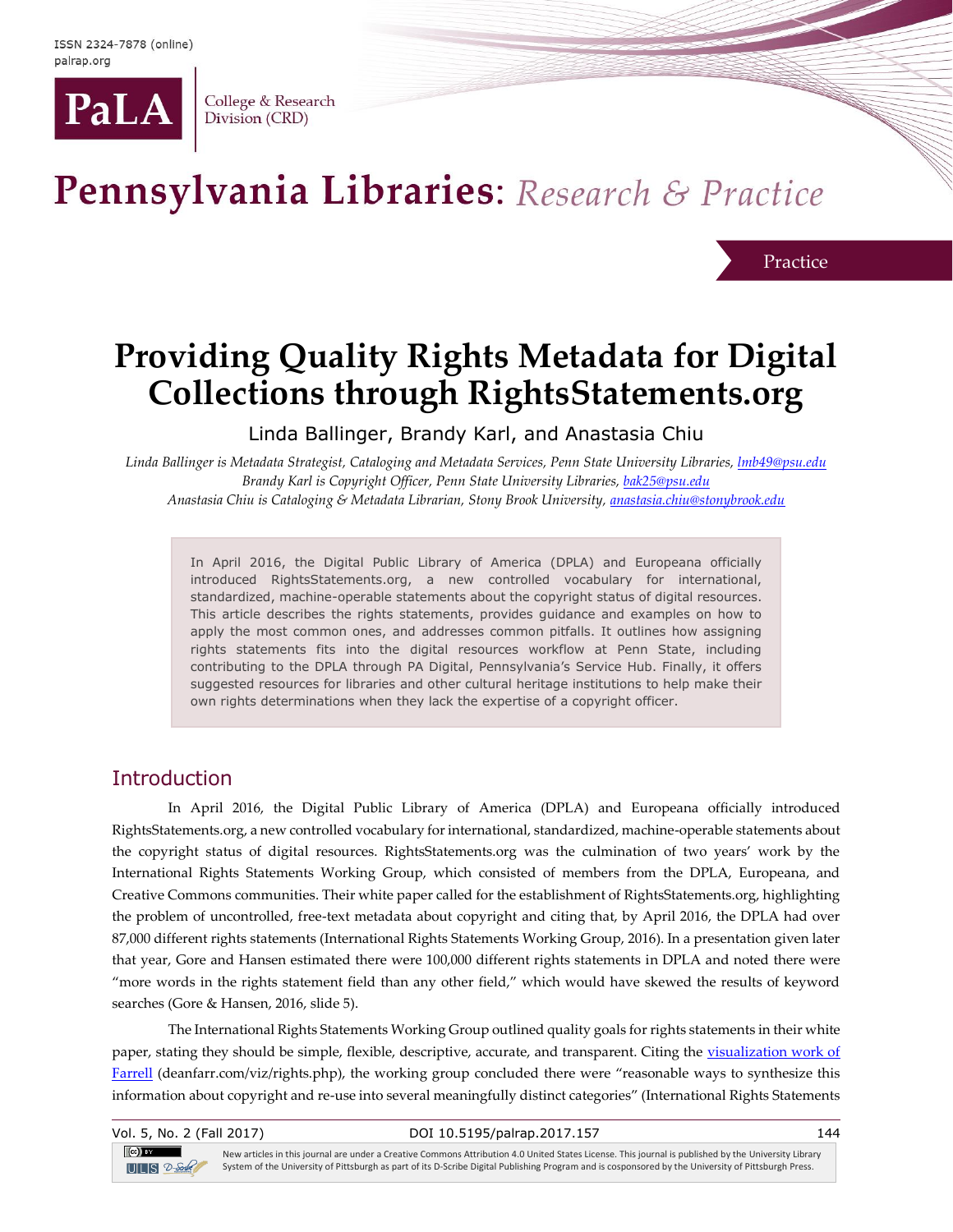Working Group, 2016, p. 12). By simplifying the categories of copyright statements, researchers would be able to find and compare resources based on copyright status without needing to interpret each free-text statement. Rights statements need to be flexible enough to accommodate multiple jurisdictions and institution types, and researchers should find them descriptive enough to tell whose rights were being addressed—the rights of the digitizing institution or researcher. Finally, rights statements should be accurate and transparent, clarifying whether there are restrictions on reuse based on contracts or other non-copyright reasons.

The need for clearer rights metadata was described well before the inception of RightsStatements.org. In 2005, Coyle pointed out: "When users want to make use of an unprotected digital resource, they have to know the copyright status of the work in order to make a reasonable judgment," and "yet, information about the copyright status of the work and contact information for the copyright holder is not generally included in the metadata for the digital material. In some cases, especially with archival materials, this information is not readily available." She added, since most institutions place the responsibility for determining copyright on the researcher, "it is therefore a matter of good user service for the library to provide all available information relating to the copyright status of the work so that the determination can be made" (para. 3-4).

Schlosser (2009) agreed, stating, aside from mitigating libraries' liability in case of copyright infringement by end users, "educating users about copyright is often considered a responsibility of libraries" (p. 373). However, she noted findings from her survey of copyright statements in digital collections showed significant gaps in providing key information, such as items' copyright status and copyright owners. Prevalent trends from the survey included "The Vague Ownership Statement" (which does not state who, if anyone, owns copyright in digital objects, or claims ownership in digital reproductions) and "Protecting Ourselves and You" (which refers to statements that address the legality of the library's use of the objects without substantially addressing reusability). Schlosser also pointed out the lack of "standard terminology or placement" for copyright status and terms of use in metadata as a confusing factor for users in navigating digital works, noting that "it is unlikely that users can distinguish between them" (p. 382). As McCormick noted in a 2014 literature review, their confusion was corroborated by multiple studies on the copyright law knowledge of students, faculty members, and academic librarians.

Mazzone (2011) lamented the lack of any public domain registry and suggested a public domain mark similar to the copyright mark. He called on libraries to lead the effort to protect the public domain, suggesting many ways for libraries to help promote and protect the public domain. His most practical suggestion was for the library catalog to "include an annotation as to whether a work (or part of it) falls in the public domain" (pp. 213-216). In essence, he advocated for clear and easy-to-interpret item-level rights metadata.

Bryant et al. (2015) identified additional issues with the way many cultural heritage organizations handled public domain works, such as claiming the right to require permission to use public domain materials. They stated that: "While consonant with common practices of assisting researchers and other users in obtaining licenses or permissions, such statements (and any purported 'permission' to use public domain materials) serve to muddy the waters of the public domain" (p. 390). Mazzone (2011) went as far as to call such practices "copyfraud," which will be discussed further below. Sims (2017) discussed problematic practices in applying open licenses to public domain works, observing "some libraries and cultural organizations have attempted to apply Creative Commons licenses to scanned copies of public domain materials with the good intent of stimulating reuse. However, public domain works, by definition, have no rights holders, so nobody can apply a Creative Commons license to a public domain work" (p. 80). Sims also noted "RightsStatements.org is well on its way to addressing thorny problems caused by proliferating idiosyncratic ways of describing rights statuses in online collections" (p. 79).

The disorganized state of rights metadata described in literature thus far was also true of the Penn State Libraries' digital collections in early 2016. That spring, we prepared some of our digital collections for harvesting into DPLA via Pennsylvania's Service Hub, PA Digital. Reviewing our existing digital collections, we found that, of the 65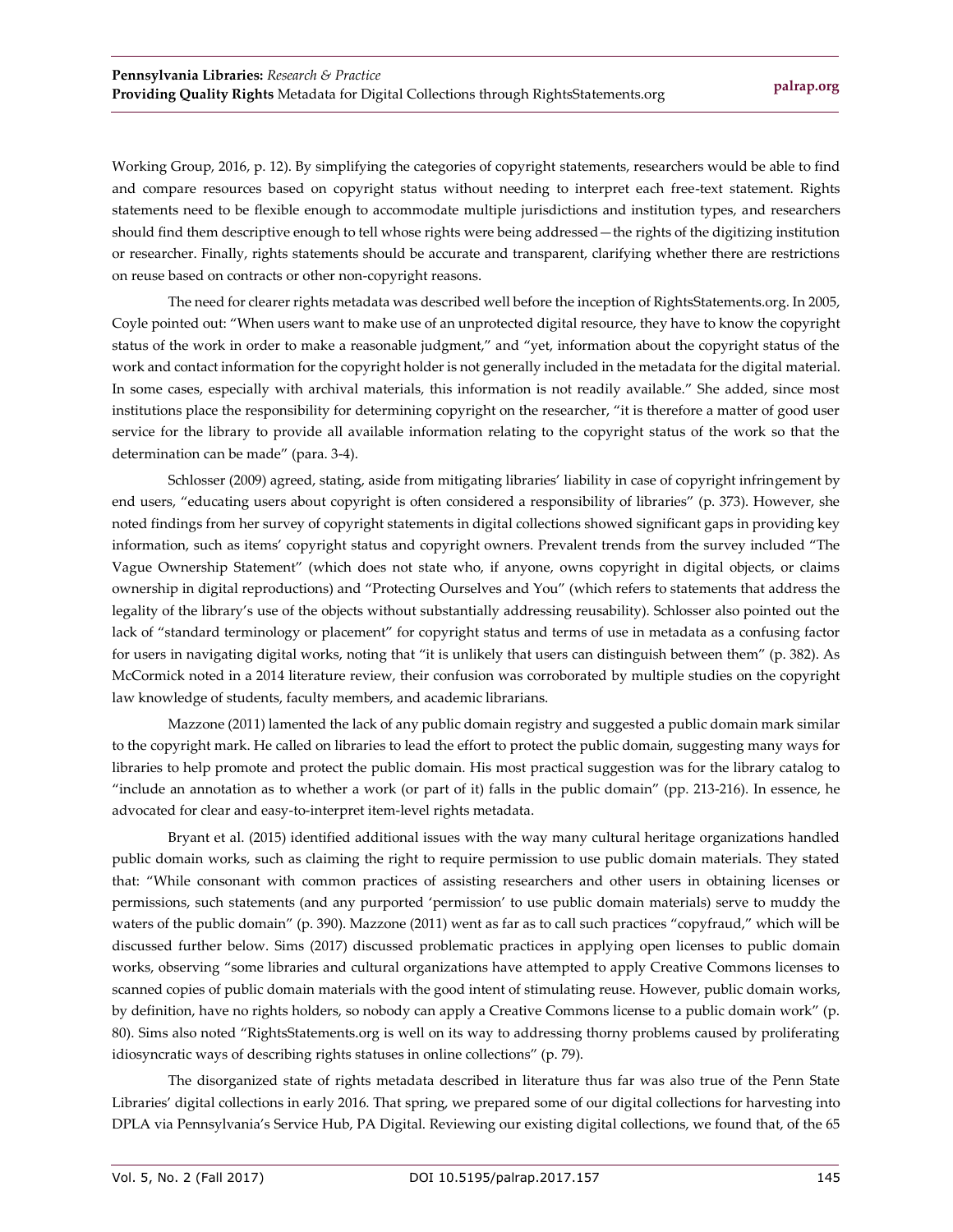collections in our CONTENTdm repository, 27 had no rights information in the item-level metadata. Some of these collections had a lengthy, boilerplate rights statement on the collection homepage instead:

> Digital collections are available for research, teaching, and learning. These collections are not all part of the public domain even though they have been made publicly accessible. Moreover, even if a collection is in the public domain you should still cite where it came from and/or credit the author. For those collections under copyright protection, texts and images from the digital collections may not be used for any commercial purpose or beyond the normal "fair use" guidelines without prior permission from Penn State University and/or those parties who own the copyright. Where copyright is of concern in any material in question, that right is owned either by Penn State University, or by the original creators of the object, or their descendants. Therefore, when using any of this material, it is your responsibility, as the user, to secure permissions and adhere to the stated access policy, copyright laws, and educational fair-use guidelines. (Penn State University Libraries, n.d.)

While such boilerplate statements save time for the libraries and provides some consistency, it makes the researcher's work harder. General warnings about fair use and citing sources give the researcher no guidance specific to the collection, much less each item. Such general information belongs in institutional copyright policy documentation, such as the portal mentioned in the statement above. A few of our collections used this or similar information in an especially unwieldy and noncommittal way (i.e. by having it in their item-level metadata). Several other collections offered terse statements, such as "no restrictions on access" or "no copyright notice found" without any guidance on what these statements meant for the researcher using the collections. Only seven collections were explicitly identified as being in the public domain, though once assessed, several more collections were public domain in the United States.

## The Problem of Unintentional Copyfraud

Copyfraud, or sometimes copywrong,  $1$  is a general term that refers to false claims about works with copyrightable subject matter and public domain works. Copyfraud includes claims of ownership of works to which a person or entity has no rights. Libraries and other cultural heritage organizations are amongst the largest perpetrators of copyfraud. Copyfraud is not always committed intentionally; however, well-meaning but incorrect copyright claims over digitized works ultimately limit the use of digitized collections.

The recent "Happy Birthday Song" case clearly illustrates the effects of false copyright claims. Warner/Chappel Music publishing company falsely represented for decades that they owned the copyright to the song, which was composed by two sisters in 1893 and eventually fell into Warner's hands after a series of acquisitions (and failures to register). After years of expensive litigation spearheaded by a documentary filmmaker, the court declared the song to be in the public domain and ordered Warner to repay \$14M for falsely representing that they owned the copyright in the work. In their memorandum in support of the settlement, the plaintiffs stated:

> Untold thousands of people chose not to use the Song in their own performances and artistic works or to perform the Song in public. This has limited the number of times the Song was performed and used. After the Settlement is approved . . . the Song will be performed and used far more often than it has been in the past. While there is no way to make a reliable estimate of the increase that will result, there can be no dispute that the increase will be substantial. (Good Morning to You Productions, 2016, p. 12)

Most people can recall hearing an "alternative" birthday song performed in public or in a movie, because Warner falsely claimed to own the copyright in the more famous song. How often have users shied away from using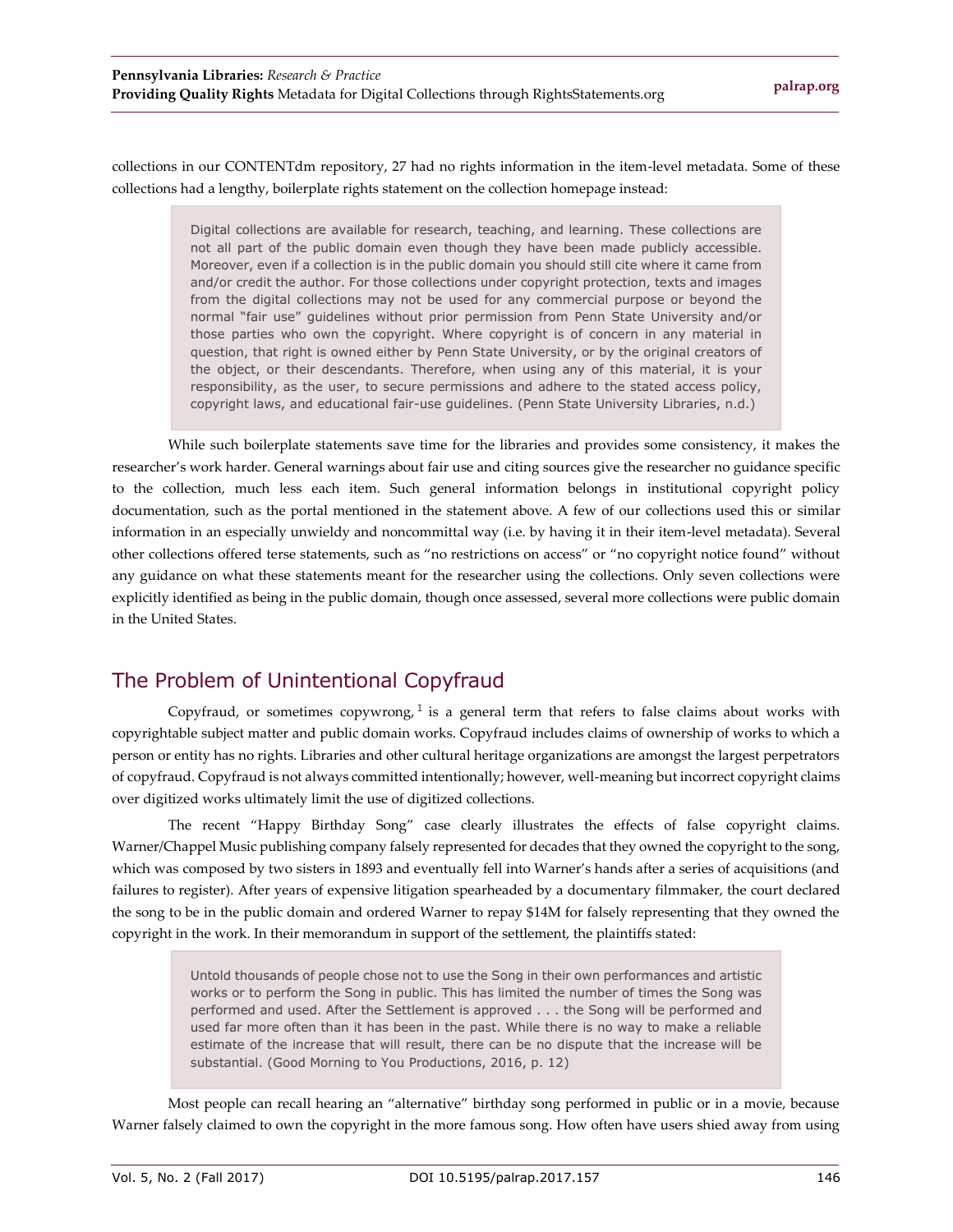a digitized work because its copyright status was incorrectly labeled? Metadata that doesn't accurately reflect a work's copyright status can lead to confusion and low use of the very resources libraries would like to see used. By restricting reuse of works with well-intentioned but false claims of copyright, libraries' attempts to control downstream uses runs counter to the goal of making their collections more useful to the public.

Until recently, most libraries have not provided sufficient copyright information for digitized collections. Libraries have often provided copyright information that incorrectly indicates that the author is the rights owner, that the holding institution is the rights owner, or that institutional permission is required for use. Other institutions have incorrectly attached open licenses to digitized works when they have no authority to sublicense rights to others or when works are in the public domain.

One source of unintentional copyfraud is confusion over which object is being described for digitized materials in the repository. For some time, best practice was to describe the digital reproduction, rather than the original item. Following this logic, institutions recorded themselves as publisher and recorded the date digitized as the date created. Likewise, many institutions thought they were the rights holder when it came to the digital reproduction and claimed copyright for it. However, the 1999 Bridgeman case determined digital reproductions of two-dimensional works are insufficiently creative to justify their own copyright. While Bridgeman is just one district court, no other U.S. court has determined otherwise in the intervening years. Other, non-U.S. jurisdictions have come to different conclusions, however, so some confusion remains. The International Rights Statements Working Group chose to address this confusion for the aggregation platforms they represented by "strongly encouraging those contributing organizations that create scans to adopt the position that the scan should not create a new layer of copyright as a matter of policy and choice by participating institutions, and to the extent that rights are created, those rights are waived" (International Rights Statements Working Group, 2016, p. 10).

## What are the Rights Statements?

The RightsStatements.org initiative "establishes the vocabulary that every organization can use to talk to their audiences about copyright and related rights in a meaningful way" (International Rights Statements Working Group, 2016, p. 4). It does this by standardizing rights statements, making them applicable internationally, and making them machine-operable. This last characteristic is made possible by using Uniform Resource Identifiers (URIs) for the statements. URIs are defined by the World Wide Web Consortium (W3C) as "short strings that identify resources in the web: documents, images, downloadable files, services, electronic mailboxes, and other resources" (2006, para. 3). Uniform Resource Locators (URLs, or web addresses) are a type of URI. URIs can be used to uniquely identify and express relationships among resources on the web, in ways that search engines can understand. Free-text rights statements such as the example quoted above would be difficult, if not impossible, for computers to process in useful ways. By using URIs and a standardized set of statements, RightsStatements.org makes it easier to discover resources that meet certain reuse criteria. A digital resources repository could offer the rights statements as facets to narrow search results, for example. In aggregations of collections that use standardized rights statements, researchers could even discover the desired resources across institutions.

It should be noted that the RightsStatements.org website states:

These rights statements are high level summaries of the underlying rights status of the digital objects that they apply to. By providing a limited number of standardized statements we aim to facilitate the online discovery of cultural heritage objects based on their rights status. Our rights statements are intended to be used in addition to (more detailed) rights information that institutions already have and not to replace existing information. (n.d., para. 2)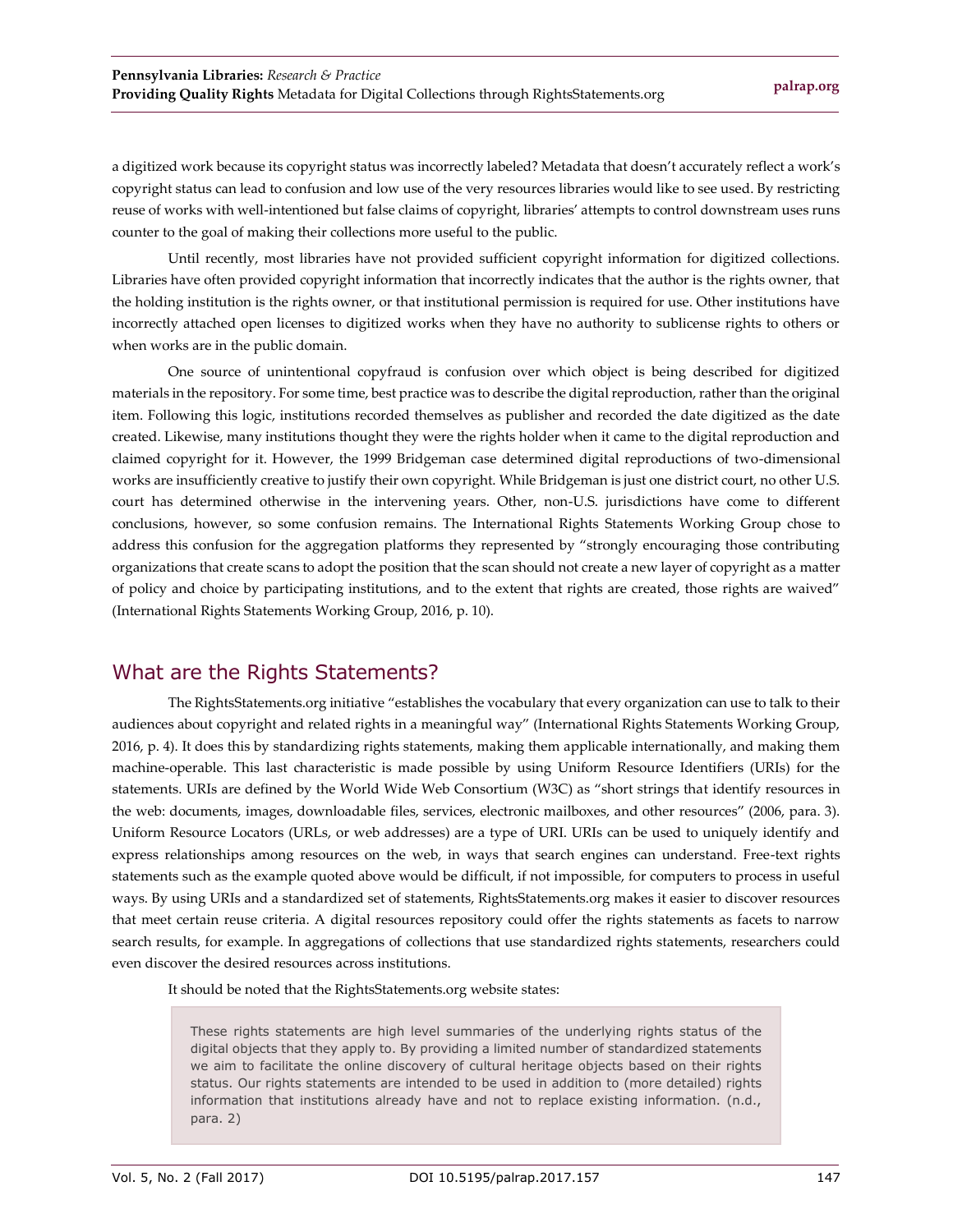Individual institutions can choose how they convey information beyond the rights statements, as we will discuss below.

The standardized rights statements fall into three categories: In Copyright, No Copyright, and Other. Because the statements are international in scope, a few apply either exclusively or primarily to European institutions. All 12 statements are outlined in Table 1. The unshaded cells indicate the statements that will likely be used most frequently in the United States. The next section provides some practical guidance on using these rights statements and gives examples from the Penn State collections while highlighting potential pitfalls.

#### Table 1

*Outline of Rights Statements*

| <b>In Copyright</b>                                                                                                                                                                                                                                                                                                                           | <b>No Copyright</b>                                                                                                                                                                                                                                         | <b>Other</b>                                                                                                                                                                                                                                                                                                                                                                     |
|-----------------------------------------------------------------------------------------------------------------------------------------------------------------------------------------------------------------------------------------------------------------------------------------------------------------------------------------------|-------------------------------------------------------------------------------------------------------------------------------------------------------------------------------------------------------------------------------------------------------------|----------------------------------------------------------------------------------------------------------------------------------------------------------------------------------------------------------------------------------------------------------------------------------------------------------------------------------------------------------------------------------|
| Use In Copyright (InC) for items in<br>copyright, implying the item is in<br>copyright, and the provider:<br>is the rights-holder,<br>$\bullet$<br>received permission from<br>$\bullet$<br>the rights-holder(s) to<br>provide the item,<br>or provides the work<br>under an exception or<br>limitation to copyright<br>(including Fair Use). | If an item is clearly in the public<br>domain worldwide, and has no other<br>legal restrictions on use, the Creative<br>Commons Public Domain Mark<br>should be used instead of a rights<br>statement.                                                      | Use No Known Copyright (NKC)<br>for items whose copyright status<br>been<br>determined<br>not<br>has<br>conclusively but when there is<br>reasonable cause to believe the<br>item is not under copyright or<br>related rights. Do not use NKC for<br>orphan works, which are assumed<br>to be in copyright, or for items<br>whose copyright status has not<br>been investigated. |
| Use In Copyright - Rights-holder(s)<br>Unlocatable or Unidentifiable (InC-<br>RUU) for items in copyright but<br>whose rights-holder(s) have not been<br>identified or located after reasonable<br>investigation. Only use this rights<br>statement when reasonably sure the<br>item is in copyright.                                         | Use No Copyright - United States<br>(NoC-US) for items copyright-free<br>under U.S. law. Do not use NoC-US<br>for orphan works, which are assumed<br>to be in copyright, or for items whose<br>copyright status has not<br>been<br>investigated.            | Copyright Undetermined<br>Use<br>(UND) for items whose copyright<br>status<br>is<br>unknown<br>after<br>investigation. Typically, use UND<br>when missing essential facts to<br>determining an accurate copyright<br>status.                                                                                                                                                     |
| Use In Copyright - Educational Use<br>Permitted<br>$(InC-EDU)$<br>for<br>copyrighted items whose rights-<br>holder(s) explicitly authorizes third<br>the<br>parties<br>to<br>use<br>item<br>for<br>educational<br>without<br>purposes<br>obtaining permission.                                                                                | Use No Copyright - Contractual<br>Restrictions (NoC-CR) for public<br>domain items under contractual<br>agreement restricting third-party use.<br>To make NoC-CR conclusive, a page<br>detailing the applicable contractual<br>restrictions must be linked. | Use Copyright Not Evaluated<br>(CNE) for items whose copyright<br>status is unknown and whose<br>copyright status has not been<br>investigated.                                                                                                                                                                                                                                  |
| Copyright<br>In<br>Non-<br>Use<br>$\overline{\phantom{a}}$<br>Commercial Use Permitted (InC-<br>NC) for copyrighted items whose<br>rights-holder(s) explicitly authorizes<br>third parties to use the item for non-                                                                                                                           | Use<br>No<br>Copyright<br>Non-<br>$\overline{\phantom{a}}$<br>Commercial Use Only (NoC-NC) for<br>public domain items that were<br>digitized by public and private<br>partners who have agreed to limit                                                     |                                                                                                                                                                                                                                                                                                                                                                                  |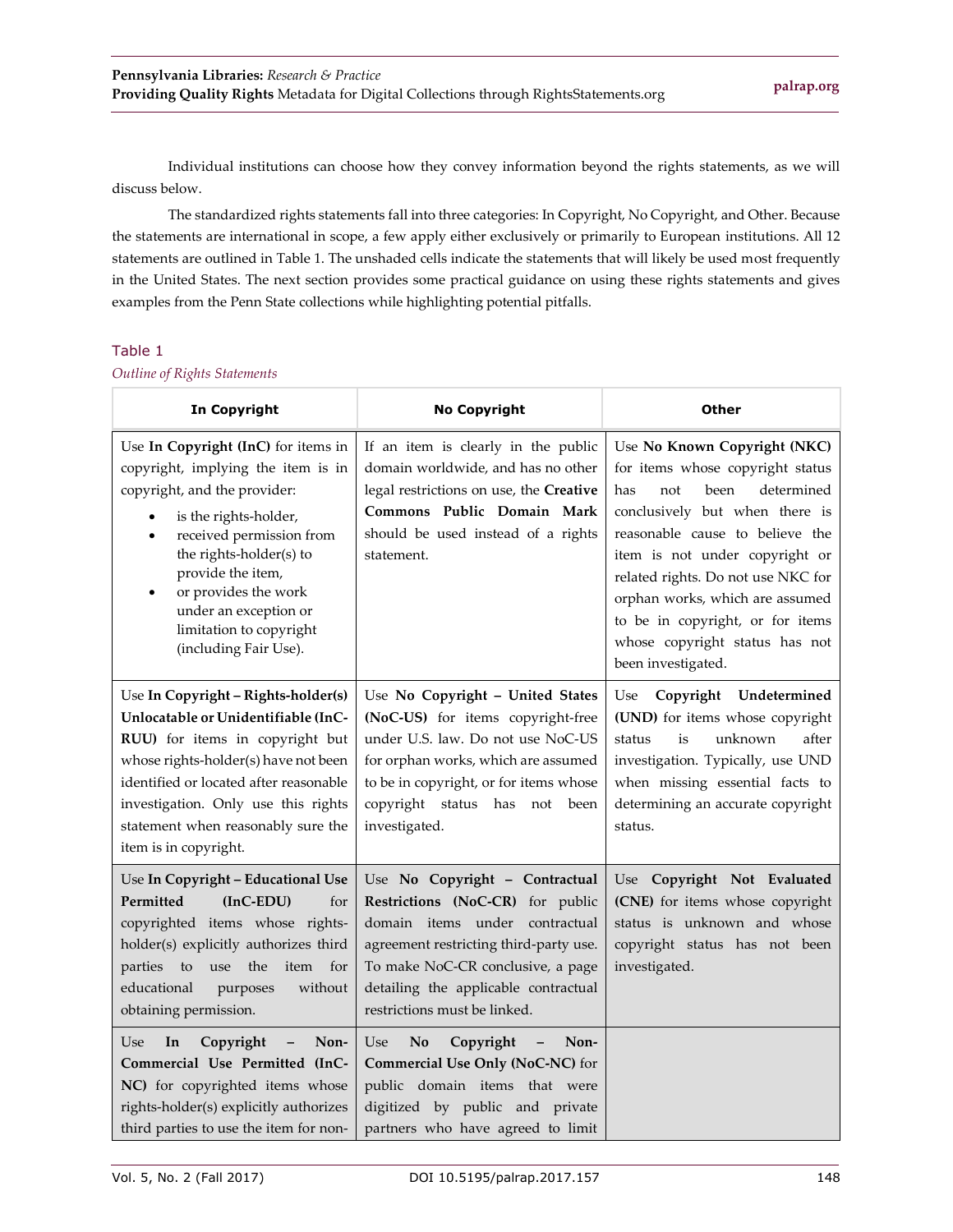| commercial<br>without<br>purposes     | commercial use of the item's digital    |  |
|---------------------------------------|-----------------------------------------|--|
| obtaining permission.                 | representation by third parties.        |  |
|                                       |                                         |  |
| Use In Copyright - EU Orphan          | Use No Copyright - Other Known          |  |
| Work (InC-OW-EU) with orphan          | Legal Restrictions (NoC-OKLR) for       |  |
| work items as defined in the terms of | public domain items that cannot be      |  |
| the EU Orphan Works Directive.        | freely re-used due to known legal       |  |
|                                       | restrictions, such as cultural heritage |  |
|                                       | or traditional cultural expression      |  |
|                                       | protections. For NoC-OKLR to be         |  |
|                                       | conclusive, a page detailing the legal  |  |
|                                       | restrictions that limit re-use of the   |  |
|                                       | item must be linked.                    |  |

Adapted from the **RightsStatements.org website** (rightsstatements.org/en)

It is important to remember that rights statements from RightsStatements.org are not licenses, such as Creative Commons licenses. Unlike the Creative Commons Public Domain Mark, which RightsStatements.org does borrow, Creative Commons licenses can only be granted by the copyright holder. As explained in examples below, libraries and other institutions digitizing their collections are not necessarily the rights holder for their collections. In cases where the institution is the rights holder or hosts digital collections for a rights holder who wants to grant a Creative Commons license, the institution should provide Creative Commons license information instead of a RightsStatements.org rights statement. RightsStatements.org and Creative Commons licenses are not meant to be used together. Most importantly, an institution must not assign a Creative Commons Public Domain Mark while also assigning a Creative Commons license that limits use of the public domain item.

## Rights Statements: Recommendations and Examples

## In Copyright (InC)

**In Copyright (InC)** typically applies when the institution making the digital reproduction available is "[making] the Work available under an exception or limitation to copyright (including Fair Use) that entitles it to make the Work available" (Digital Public Library of America, 2016, p. 10).

- o *Brent Wilson Papers*: These works were created between 1950 and 2013. While there are other papers in the collection, the digitized items consist only of Wilson's unpublished art journals, mostly from 1990 to 2010. They are still in copyright due to the creation date.
- o *Mira Dock Lantern Slides*: Although the dates of these teaching photographs range from 1897 to 1902, they were unpublished, and the creator's death date at the time the rights statements were first assigned to this collection meant the slides were a few months short of being public domain. A year later, these statements could be updated to No Copyright – United States. This highlights a significant and growing problem with rights statements assignments: They are static and do not incorporate legal changes and copyright term expirations.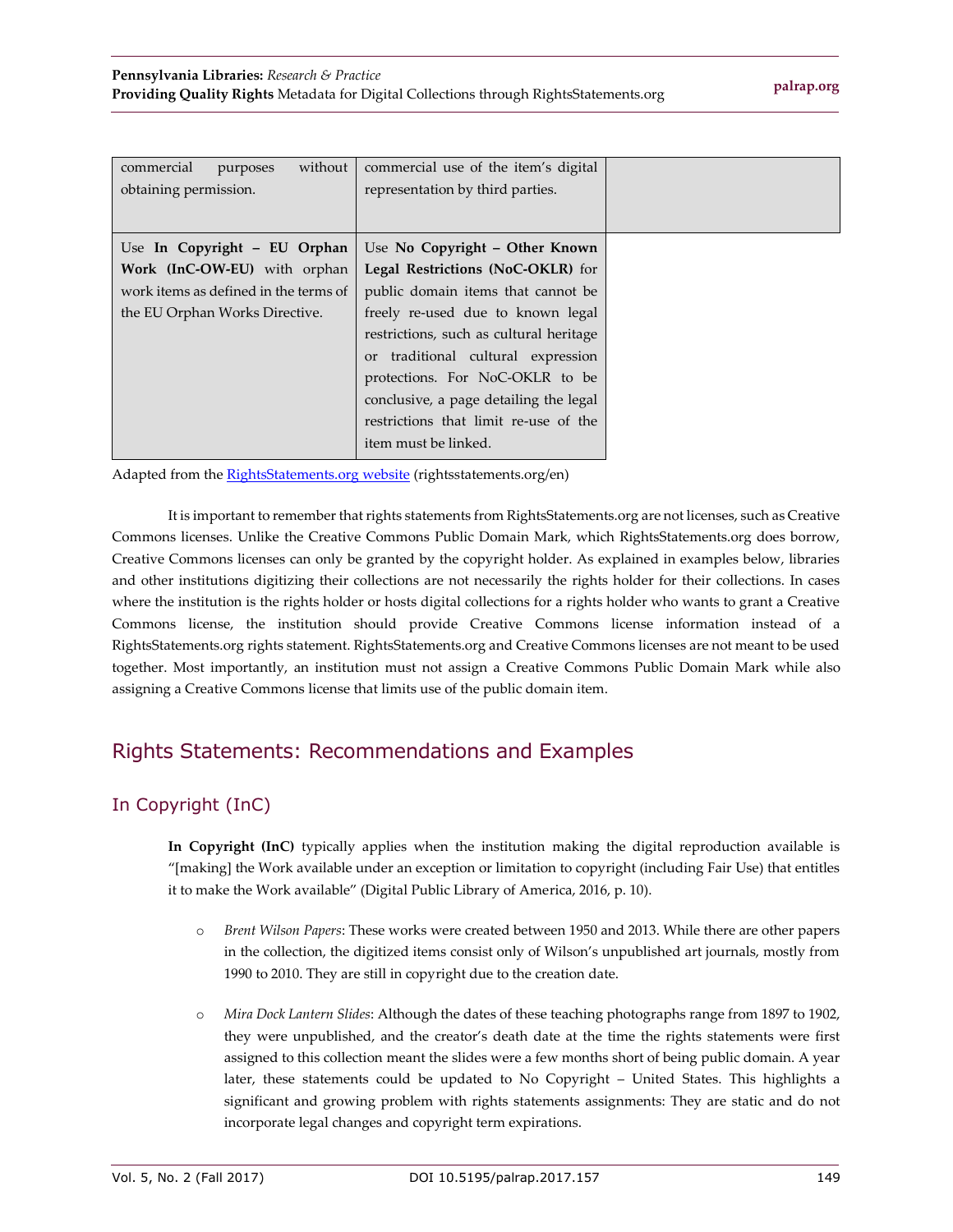#### In Copyright – Rights-holder(s) Unlocatable or Unidentifiable (InC-RUU)

**In Copyright – Rights-holder(s) Unlocatable or Unidentifiable (InC-RUU)** can be used when the institution making the digital reproduction available has made a reasonable effort to identify the rights holder but has not been successful. That essentially means an orphan work, but since the United States has no legislation covering orphan works, this rights statement is used instead.

o *Thomas W. Benson Political Protest Collection*: This collection consists of Vietnam War protest posters collected by Benson from the streets of San Francisco and New York. There are no author marks on most of the posters, and it would be impossible to identify an author for the few works that do bear a signature.

### In Copyright – Educational Use Permitted (InC-EDU) and In Copyright – Non-Commercial Use Permitted (InC-NC)

**In Copyright – Educational Use Permitted (InC-EDU)** and **In Copyright – Non-Commercial Use Permitted (InC-NC)** are only used when the digitizing institution either is the rights holder or when the deed of gift from the rights holder explicitly states that the work can be used by the public only under these circumstances. These two statements are directed at the end users' permissions, not the permissions for the digitizing institution. A common pitfall is that some institutions have interpreted these statements to mean a collection has been digitized and made available online based on a fair use determination.

#### In Copyright – EU Orphan Work (InC-OW-EU)

In Copyright – EU Orphan Work (InC-OW-EU) is not used in the United States.

#### Creative Commons Public Domain Mark

The **Creative Commons Public Domain Mark** should only be used when the work being reproduced is clearly in the public domain internationally. Since the longest copyright term worldwide is the life of the author plus 100 years, 1835 is the latest date that should be assumed in the public domain internationally, based on date alone.

o *Digital Map Drawer*: Several sub-collections in the Digital Map Drawer were assigned the Public Domain Mark based on their age. These include the Rare Maps collection with dates ranging from the 15th to 19th centuries.

#### No Copyright – United States (NoC-US)

**No Copyright – United States (NoC-US)** indicates the work is in the public domain in the United States but makes no determination about its copyright status elsewhere in the world.

o *Digital Map Drawer*: One way materials could enter the public domain in the United States, but not necessarily elsewhere in the world, was failing to renew copyrights during a specific time period. Several of the Sanborn maps dated after 1923 were assigned the No Copyright - United States rights statement, because research indicated that their copyrights were not renewed. These Sanborn records also have a local field that briefly indicates the apparent failure to renew the copyright. U.S. government-authored maps are also in the public domain in the United States but not necessarily in the rest of the world, therefore, they are more accurately labeled No Copyright - United States.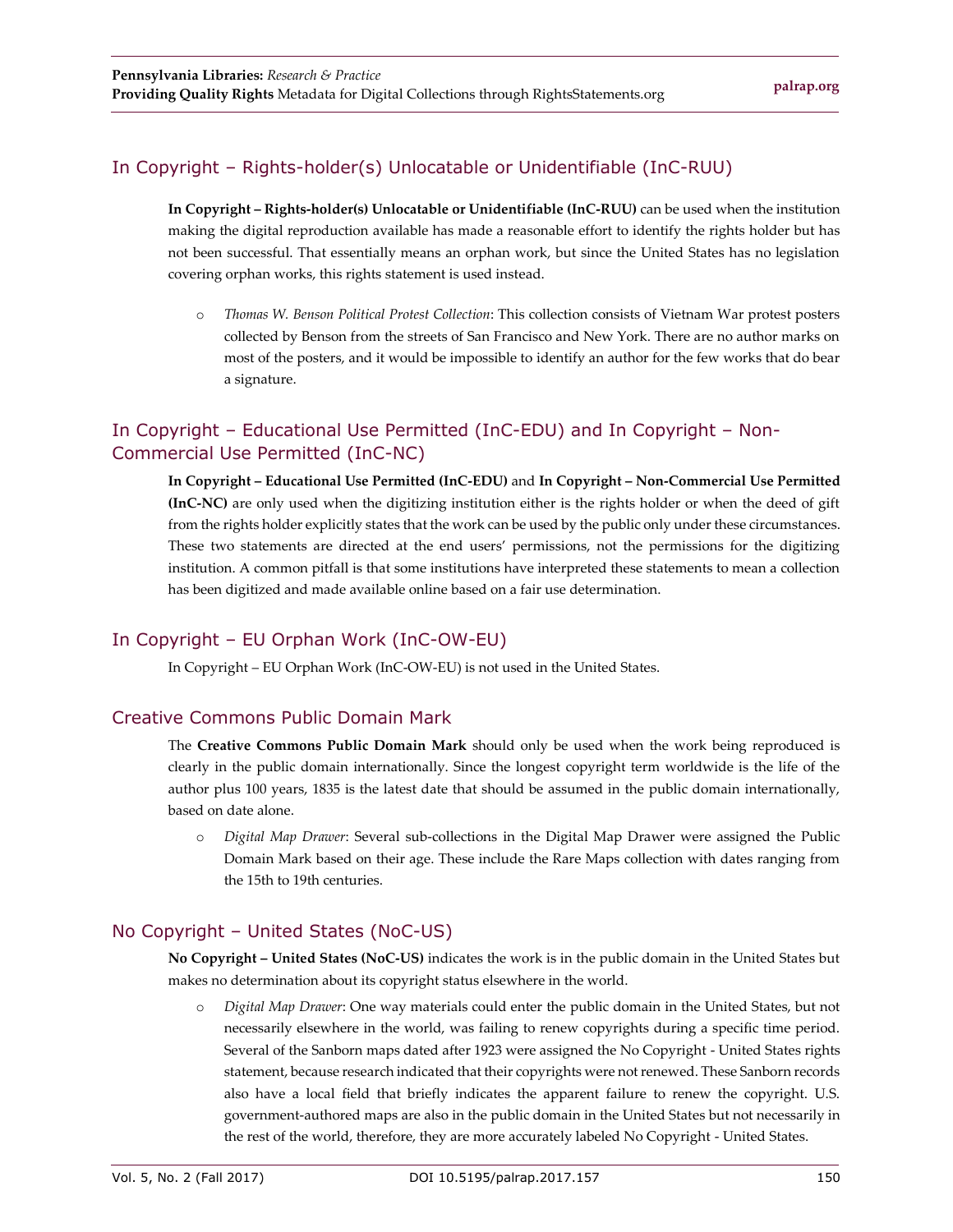o *Elisha J. Bracken Civil War Diary*: We have decided that No Copyright – United States more precisely conveys our copyright determinations for works not quite old enough for us to say with certainty that it is free of copyright restrictions worldwide. This United States Civil War diary is an example of such a work. Using the Creative Commons Public Domain Mark for such works is not incorrect, it is just less precise than No Copyright – United States. As one recent presenter pointed out, "It can be difficult to find and interpret the relevant law. But the statements serve an informational purpose, and it's possible to draw lines that shape your basic decision-making process" (Zeller, 2017). Even for works published before 1835 and, thus, very likely to be public domain worldwide, there is some debate over whether they should be assigned a Creative Commons Public Domain Mark, which does not guarantee that the work is free of copyright around the world, but that it is "free of known copyright restrictions worldwide" ("What is the Public Domain Mark?," 2012, para. 6).

### No Copyright – Contractual Restrictions (NoC-CR) and No Copyright – Non-Commercial Use Only (NoC-NC)

**No Copyright – Contractual Restrictions (NoC-CR)** and **No Copyright – Non-Commercial Use Only (NoC-NC)** both cover situations in which the work is in the public domain, but the digitizing institution has agreed to contracts with third parties that limit the type of uses they can allow. This situation arises when digitization is contracted out to a for-profit organization. Libraries may consider whether attempting to place restrictions on public domain works limits legal downstream uses, as the "Happy Birthday Song" case so aptly demonstrates.

#### No Copyright – Other Known Legal Restrictions (NoC-OKLR)

**No Copyright – Other Known Legal Restrictions (NoC-OKLR)** is mostly intended for use in Europe. It covers works that are in the public domain but have legal restrictions beyond copyrights, such as those protecting cultural heritage. The Society of American Archivists Intellectual Property Working Group's recommendation states "the U.S. does not have laws that could limit re-use of public domain material in this way, but a repository may wish to think about foreign laws if it is making a culturally sensitive collection available overseas" (Society of American Archivists Intellectual Property Working Group, 2016, p. 7).

#### No Known Copyright (NKC)

**No Known Copyright (NKC)** indicates that there is substantial, but not complete, certainty that the work is out of copyright. NKC indicates the digitizing institution made an effort to identify the work's copyright status.

o *World War I Glass Plate Stereographs*: These works were mostly made in Europe and then published in the United States with a bizarre chain of title-passing from one publisher to the next. There was an apparent failure to renew existing registrations or to register at all. So, after exhaustive research tracing the copyrights for these works, we concluded they are likely in the public domain in the United States, but we cannot provide further information of any certainty regarding the collection.

#### Copyright Undetermined (UND)

**Copyright Undetermined (UND)** is used when key information for making the determination is missing, such as the date of publication or author's death, missing pages or portions that may have held a copyright notice, or the inability to determine whether a work is published. UND indicates the digitizing institution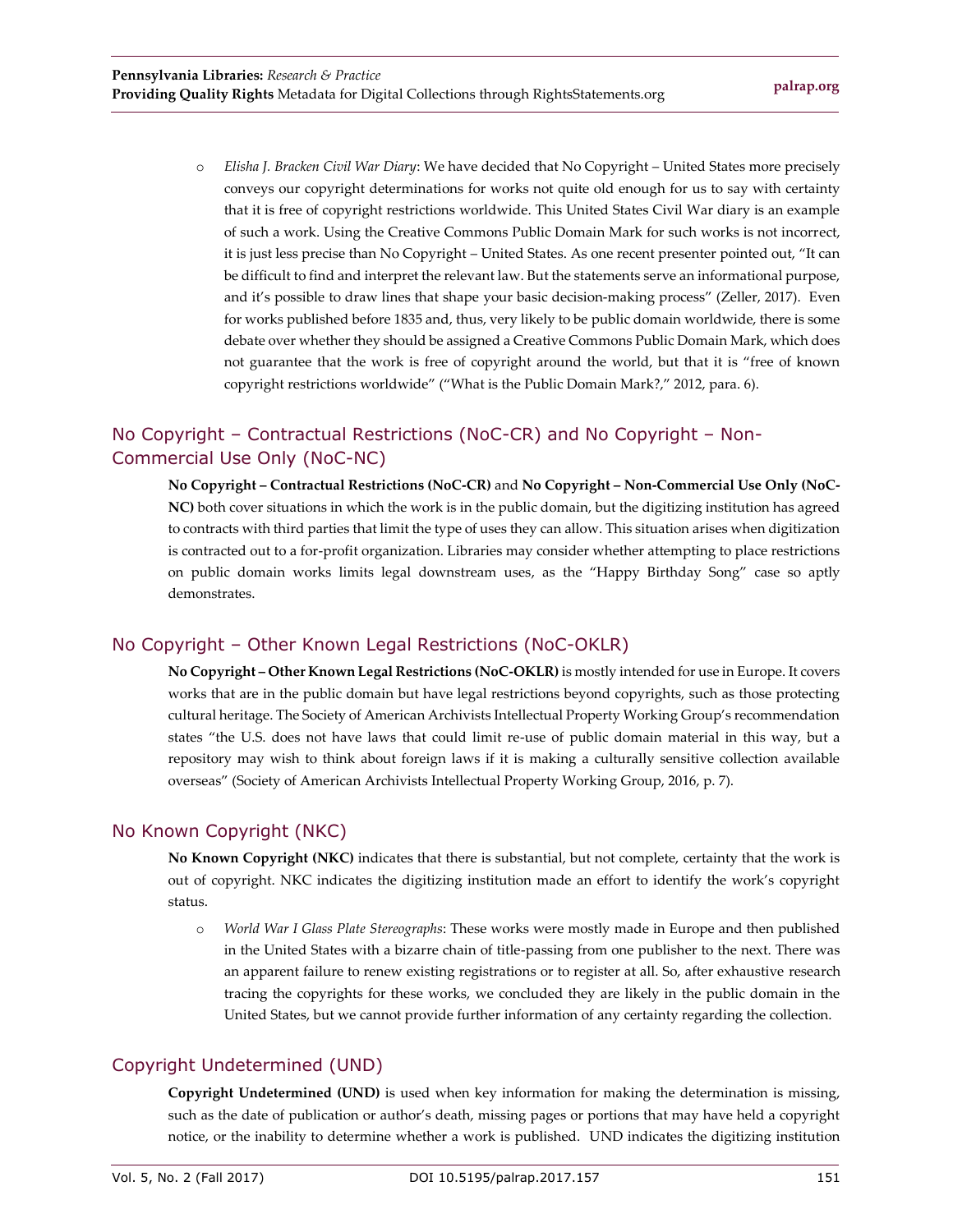made an effort to identify the work's copyright status. If, when relying on the *[Copyright Term and the Public](https://copyright.cornell.edu/publicdomain)  [Domain in the United States](https://copyright.cornell.edu/publicdomain)* chart (copyright.cornell.edu/publicdomain) by Peter Hirtle to help your determination, you cannot narrow down the object to a single line, then you cannot determine the status unless the remaining available lines both indicate the same status.

#### Copyright Not Evaluated (CNE)

**Copyright Not Evaluated (CNE)** should be avoided if possible. It indicates the institution making the digital reproduction available has done no research into the work's copyright status. However, institutions may choose to use it when remediating already-digitized collections, when it is not possible to retrospectively make an evaluation of the copyright status of the works. It should be the rights statement of last resort.

## General Workflow for Implementing Rights Statements

Penn State's workflow for digital collections has undergone multiple changes in the past year, and our implementation of RightsStatements.org has greatly influenced the processes we eventually developed for digitization and for updating existing digital collections. Not only did our widely-distributed digital collections team need a way to determine and record rights-related metadata for digital collections, we also needed a way to communicate that information and coordinate all production-related tasks involved in getting a digital collection online. At the same time, we needed a process for retrospectively assigning RightsStatements.org rights statements to existing collections.

In the spring of 2016, we held a digital collections retreat in the libraries, at which all the stakeholders gathered to determine our workflow, resulting in a high-level outline of every moving piece necessary for digitizing a collection. We made preliminary decisions on the order of some processes and which information people needed to communicate with each other. One person was designated as the digital collections coordinator, responsible for guiding collections throughout the evaluation and digitization process. This position is in the Preservation, Conservation, and Digitization department and is close to many of the activities that take place in the workflow. The digital collections coordinator organizes the master workflow in Trello, an online shared project management system, which provides far-flung digital collections team members with a common platform for sharing their contributions. It assures all the information is collated in one place.

Collections are selected for digitization in a variety of ways. The person most responsible for the collection (the collection "owner") may make the case for digitization, or the collection may be identified as a priority for digitization by the Special Collections Library or the Preservation, Conservation, and Digitization department. The collection owner works with the Digital Collections Coordinator to create a cover sheet for the collection, including as much information as possible about the collection to allow for the initial rights evaluation as well as to provide needed data for digitization.

Most existing digital collections are identified for rights and other metadata remediation, because they have been selected for contribution to DPLA and need their metadata updated to be compliant with current best practices. In other cases, the copyright officer and the Special Collections Library might identify an existing collection in need of remediation because of high patron usage and poor rights metadata, which typically leads to multiple copyright inquiries for the same few items. Whether driven by inclusion in DPLA, local demand, or collections strategy, when a collection is selected for digitization or remediation, it proceeds through the rest of the workflow essentially the same way. Keeping the processes uniform assists in speeding the workflow and reducing confusion.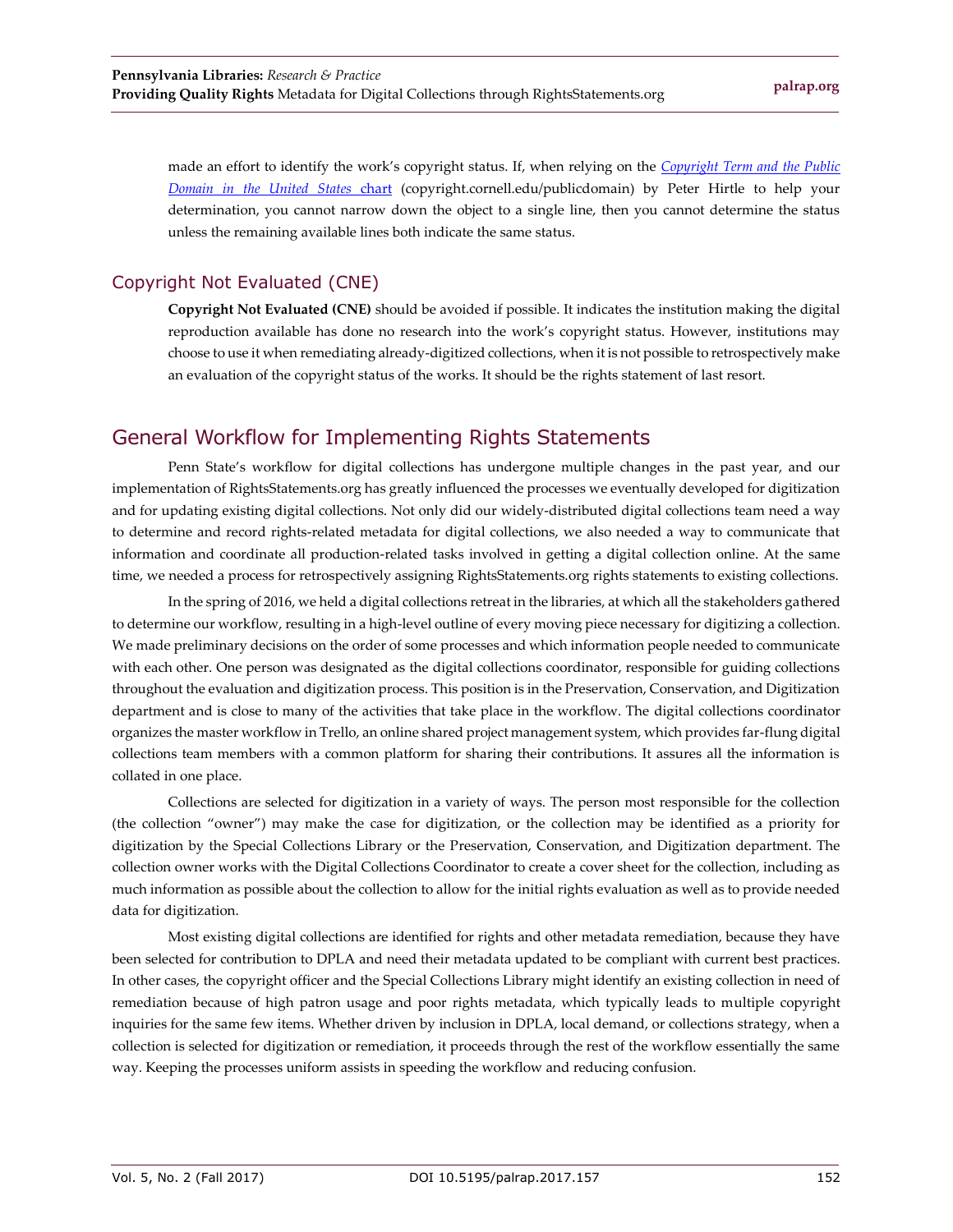## Copyright and Metadata Assessment

Once a collection has been identified for digitization or metadata remediation, it is passed to the copyright officer for a rights evaluation. We do not assign the RightsStatements.org rights statement at this step, but we consider basic questions about the collection's provenance and rights. We also assess the work involved in creating metadata for the collection and which remaining questions need to be researched. While basic initial research is performed in this step, the focus is on assessing the collection and providing a copyright-focused analysis of the collection.

Fair use determinations are considered in this step. If the collection is not public domain and fair use cannot support either all or part of its digitization for public access purposes (e.g. a collection may be still commercially valuable and providing access to it would not be fair use), permissions are sought, and the project may be put on hold until they can be obtained. The items may still be digitized for preservation and private access.

Frequently, we begin the copyright assessment phase assuming that a collection consists primarily of public domain works or that the libraries own the rights. However, an assessment may reveal this is not the case. Most often, a donor will transfer the rights in a collection via a Deed of Gift. The deed sometimes transfers the copyrights in the underlying works, though more often now, it transfers all the copyright *that the donor owns* in the works to the libraries to relieve the donor of making any determinations. The assessment phase has revealed a general misunderstanding, not specific to our own institution, of which rights the libraries gain when a donor transfers "all the rights that I have." Too often, a curator assumes that the libraries then own all the rights in the collection. A prime example of this misunderstanding is the Thomas W. Benson Political Protest Collection discussed above. A Deed of Gift covered the transfer of this collection as a subset of the War Posters Collection. Initial processing of this sub-collection indicated that Penn State Libraries owned all the rights in it, when in fact, the donor never owned any rights in these works. He merely preserved war protest posters he had collected off the streets. Situations like this have revealed the need to improve the preservation of permissions information with digitizing permissions-related documents and centralized storage.

For new digital collections, a format assessment is performed after the copyright assessment, which includes an evaluation of the collection's readiness for conversion, storage requirements, metadata needs, and other preservation and digitization considerations. Once the collection meets the minimum requirements of the major copyright, format, and metadata phases of the digitization process, the Preservation, Conservation, and Digitization department begins digitizing the collection. Metadata is provided by the Cataloging & Metadata Services department or by the Special Collections Library. This step happens either after digitization is complete or simultaneously, depending on the needs of the collection. For existing digital collections, Cataloging & Metadata Services assesses and remediates the descriptive metadata at this stage.

## Rights Determinations

After descriptive metadata is provided, the standardized rights statements are assigned—though it may also happen simultaneous to, before, or after digitization. The process of determining rights statements can begin as soon as the relevant metadata has been assigned, especially the author, date, publisher, description, and title fields. The digital collections coordinator or metadata strategist provides the copyright officer with a spreadsheet of all the items digitized (or to be digitized) and their metadata. The amount of necessary research that the copyright officer performs varies by collection. Some may require extensive research into its copyright owner, publication data, and copyright notice. A collection's process may also be very simple, such as a living donor or author signing over rights to the libraries for a collection of unpublished works for which they own all the rights.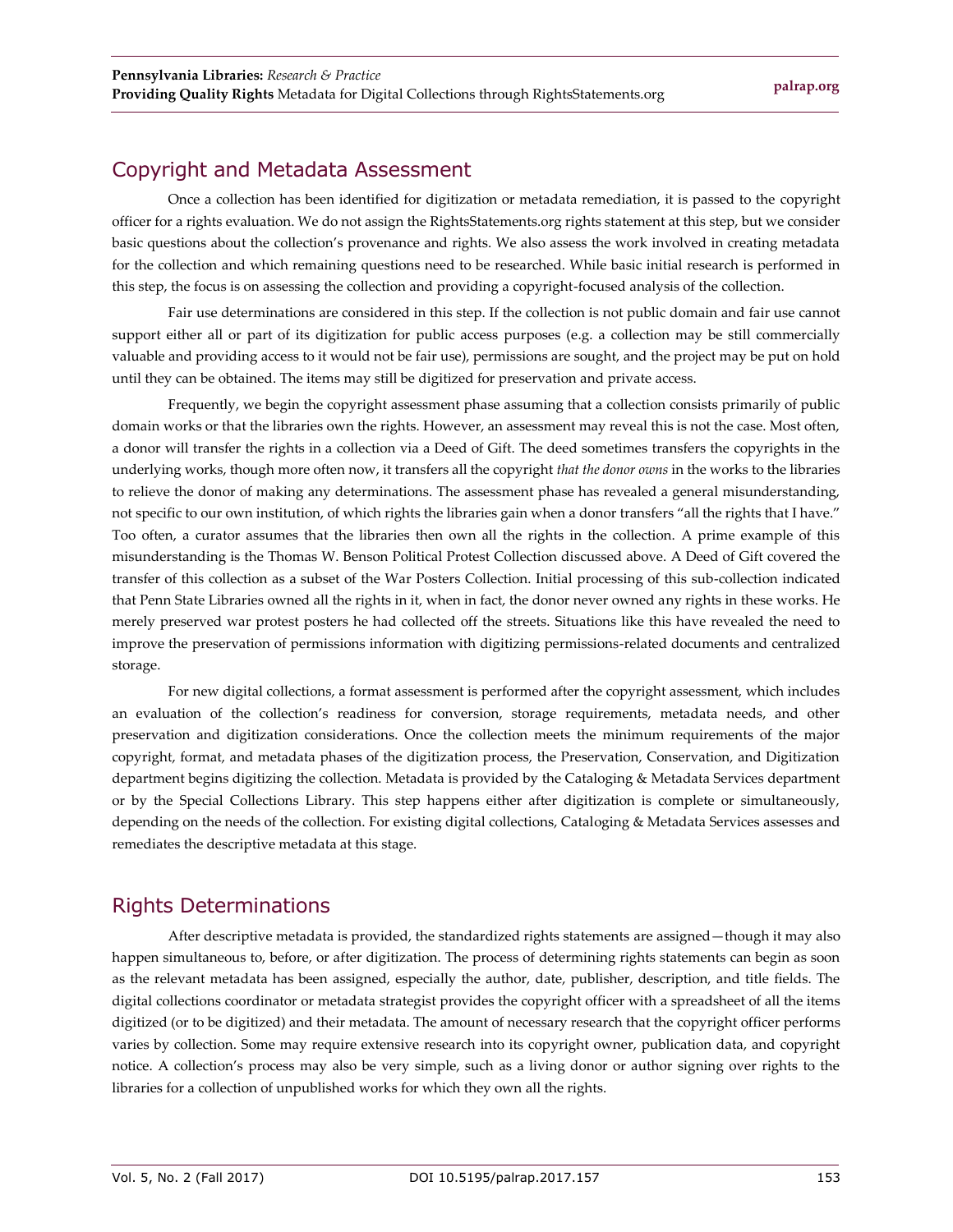Once the item-level rights statements have been determined, the copyright officer inserts the appropriate standardized rights statement URIs into the proper column in the metadata spreadsheet and returns it to the digital collections coordinator for workflow coordination and to the metadata strategist to load into CONTENTdm.

## Rights Determinations without a Copyright Officer

Not all institutions have the resources for a dedicated copyright librarian. While our institution assigns responsibility to the copyright officer to make the item-level standardized rights statement determinations, a specialized copyright librarian or attorney is not required to make determinations. Even at institutions with a copyright librarian or manager, that person is not necessarily responsible for performing the research for the rights statements assignments nor the one doing initial determinations.

Several resources are available to help determine rights. All copyright librarians and probably all copyright attorneys use *[Copyright Term and the Public Domain in the United States](https://copyright.cornell.edu/publicdomain)* chart (copyright.cornell.edu/publicdomain) by Peter Hirtle to make copyright duration determinations. The chart needs no copyright attorney to interpret: it is designed to be useful to anyone making a United States copyright determination. By locating the creation and/or publication date and the applicable conditions, the chart will indicate the copyright status of a United States work.

The Hirtle chart can be adapted for local needs as well, and the idea expanded to repositories that collect a significant number of non-U.S. works. Librarians at the University of Miami created a matrix "to standardize and simplify the decision making process to determine the rights status for various types of items. Crucial factors include: date of creation, creators' date of death, publication status, and country of creation" (Capell & Williams, 2016). Their poster offers a copyright decision matrix that covers both the United States and Cuba. Similarly, the manual by Hirtle, Hudson, and Kenyon (2009) is a useful guide to non-specialists by "provid[ing] some basic information on copyright law and offer[ing] a structure for considering copyright issues in digitization projects" (p. x).

The Society of American Archivists Intellectual Property Working Group offers the "[Guide to Implementing](https://www2.archivists.org/standards/guide-to-implementing-rights-statements-from-rightsstatementsorg)  [Rights Statements from](https://www2.archivists.org/standards/guide-to-implementing-rights-statements-from-rightsstatementsorg) *Rightsstatements.org*" (www2.archivists.org/standards/guide-to-implementing-rightsstatements-from-rightsstatementsorg). It is especially helpful for determining rights for unpublished materials, since a common pitfall is failing to recognize that a work has not been published, which can affect its copyright status. Although copyright law is rife with exceptions, the general rule is that publication has occurred when copies of a work have been distributed to the general public via sale, rental, lease, or lending. See Nimmer (1956) for a discussion of investive versus divestive publication and other general rules of publication under the 1909 Copyright Act.

Even though rights statements are assigned at the item-level, many items in a digitized collection have the same publication status, author, and general date range. Even larger collections typically contain distinct homogeneous sub-collections that make assigning rights statements faster, as less research and fewer determinations are required.

## Recording Rights Statements

Once the rights determination is completed, the metadata strategist coordinates recording that determination in the item-level metadata for the digital collection, based on the spreadsheet completed by the copyright officer. Currently, Penn State provides just the URI from RightsStatements.org in the rights field. This aligns with the technical needs of PA Digital, Pennsylvania's DPLA Service Hub's metadata guidelines, which require the URI be the only content in the metadata field that contains it (PA Digital Metadata/Standards Group, 2017). As Capell and Williams (2016) demonstrate, other institutions have chosen to supplement the URI by providing a separate local rights field containing human-readable text. For now, Penn State follows a stricter interpretation of the DPLA guidelines for using rights statements, which states that local rights fields can add additional information to the rights statement, but they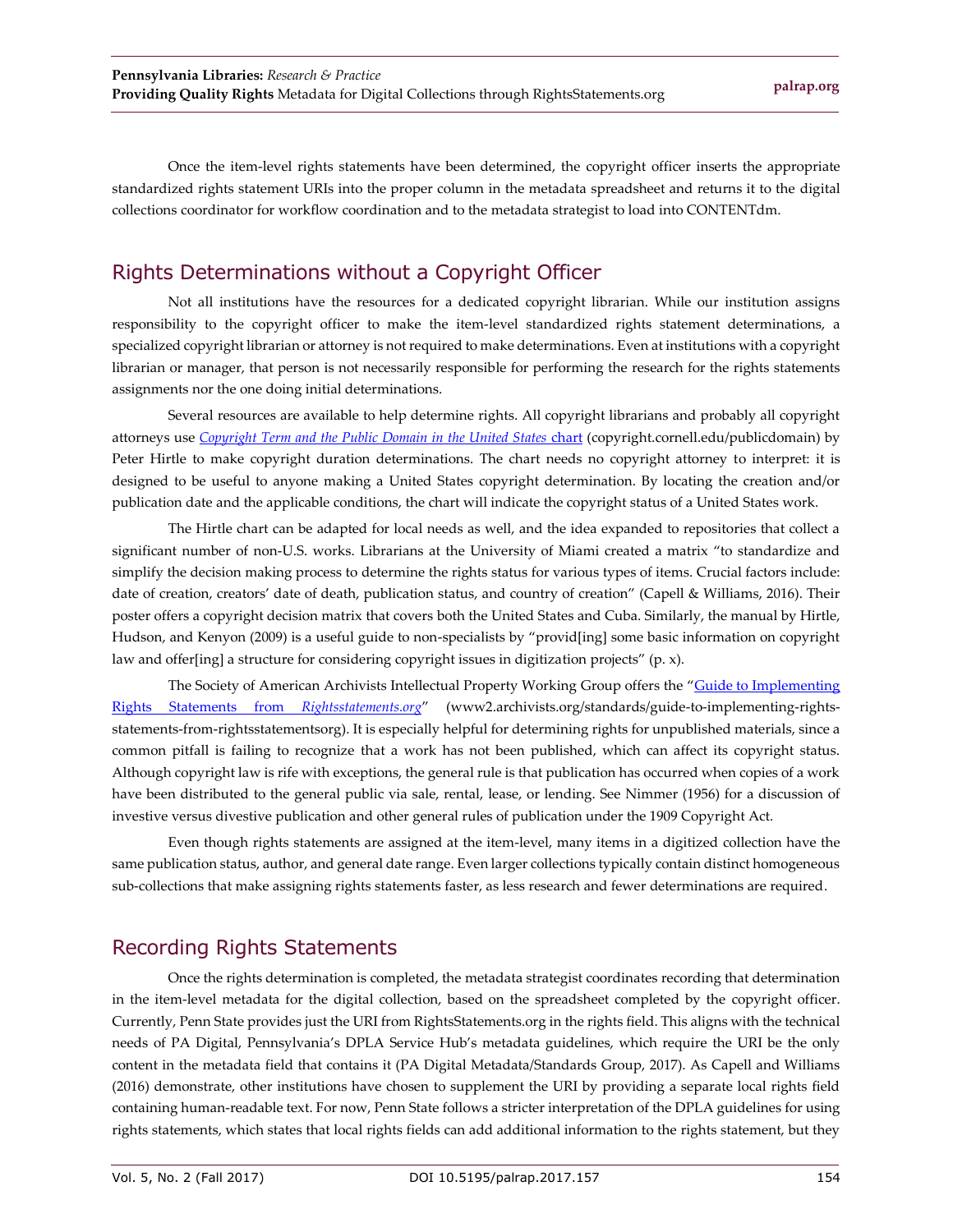"must not contradict the standardized statement and . . . should not be merely a repetition of the information in the standardized statements" (Digital Public Library of America, 2016, p. 1). While we have not ruled out using local rights fields, we have not yet processed a digital collection that requires a local field that needs to be exposed for harvesting. We have used a rights field labeled "Copyright Status Notes" to record the research conducted to determine the copyright status of the post-1923 Sanborn maps that were not renewed. This field is primarily intended for internal use, so it is not mapped to a Dublin Core field within CONTENTdm, to ensure it is not harvested. Penn State uses Qualified Dublin Core, so we map the standardized rights statement to dc:rights, and if a future collection needs additional rights information, we would map it to dc:accessRights for the time when PA Digital becomes technically able to support outputting local rights information in addition to the RightsStatements.org URI.

When it comes to providing the URI for the standardized rights statement, we discovered through trial and error that, unlike URLs, URIs are case-sensitive. The PA Digital harvester was set up to normalize capitalization, so the harvester's normalization process needed exceptions for the rights field to make the URI links work. Another mistake that later became obvious is that the web address appearing in the browser address bar of a RightsStatement.org page is a URL, not the URI. The URI must be copied from the text of the page. For example, the correct URI for the In Copyright statement is http://rightsstatements.org/vocab/InC/1.0/, not the URL address that appears in the browser, http://rightsstatements.org/page/InC/1.0/?language=en.

In CONTENTdm, only the URI displays, though it links to the appropriate page in RightsStatements.org. But in DPLA, the URI is resolved to display the official icon near the item's thumbnail image, linking to the appropriate page in RightsStatements.org. It displays a brief, human-readable description of the rights statement in the body of the metadata record (Figure 1). DPLA also has plans to create a search facet in its interface, based on RightsStatements.org rights statements, so researchers can limit their search to items that match their plan for use.

| Let there be peace and let it begin with me                                                     |                                                |                                                                                                                                                                                                                                                                                                                                                                                                                                   |  |  |
|-------------------------------------------------------------------------------------------------|------------------------------------------------|-----------------------------------------------------------------------------------------------------------------------------------------------------------------------------------------------------------------------------------------------------------------------------------------------------------------------------------------------------------------------------------------------------------------------------------|--|--|
| LET                                                                                             | <b>Created Date</b>                            | <b>Circa 1970</b>                                                                                                                                                                                                                                                                                                                                                                                                                 |  |  |
| THERE<br>BE                                                                                     | <b>Partner</b>                                 | <b>PA Digital</b>                                                                                                                                                                                                                                                                                                                                                                                                                 |  |  |
| <b>PEACE</b><br>GHTSHOI DER<br><b>Get full image from</b><br>Pennsylvania State<br>University 1 | <b>Contributing Institution</b>                | Pennsylvania State University                                                                                                                                                                                                                                                                                                                                                                                                     |  |  |
|                                                                                                 | <b>Type</b>                                    | image                                                                                                                                                                                                                                                                                                                                                                                                                             |  |  |
|                                                                                                 | Subject                                        | Political posters--American<br>Peace movements                                                                                                                                                                                                                                                                                                                                                                                    |  |  |
|                                                                                                 | Language                                       | English                                                                                                                                                                                                                                                                                                                                                                                                                           |  |  |
|                                                                                                 | <b>Standardized Rights</b><br><b>Statement</b> | This Item is protected by copyright and/or related rights. However,<br>for this Item, either (a) no rights-holder(s) have been identified or<br>(b) one or more rights-holder(s) have been identified but none<br>have been located. You are free to use this Item in any way that is<br>permitted by the copyright and related rights legislation that<br>applies to your use.<br>http://rightsstatements.org/vocab/InC-RUU/1.0/ |  |  |
|                                                                                                 | URL                                            | http://collection1.libraries.psu.edu/cdm/ref/collection/benson/id/<br>218                                                                                                                                                                                                                                                                                                                                                         |  |  |

#### *Figure 1*

*Record display in DPLA, showing the RightsStatements.org icon, a human-readable description of the rights statement, and the URI*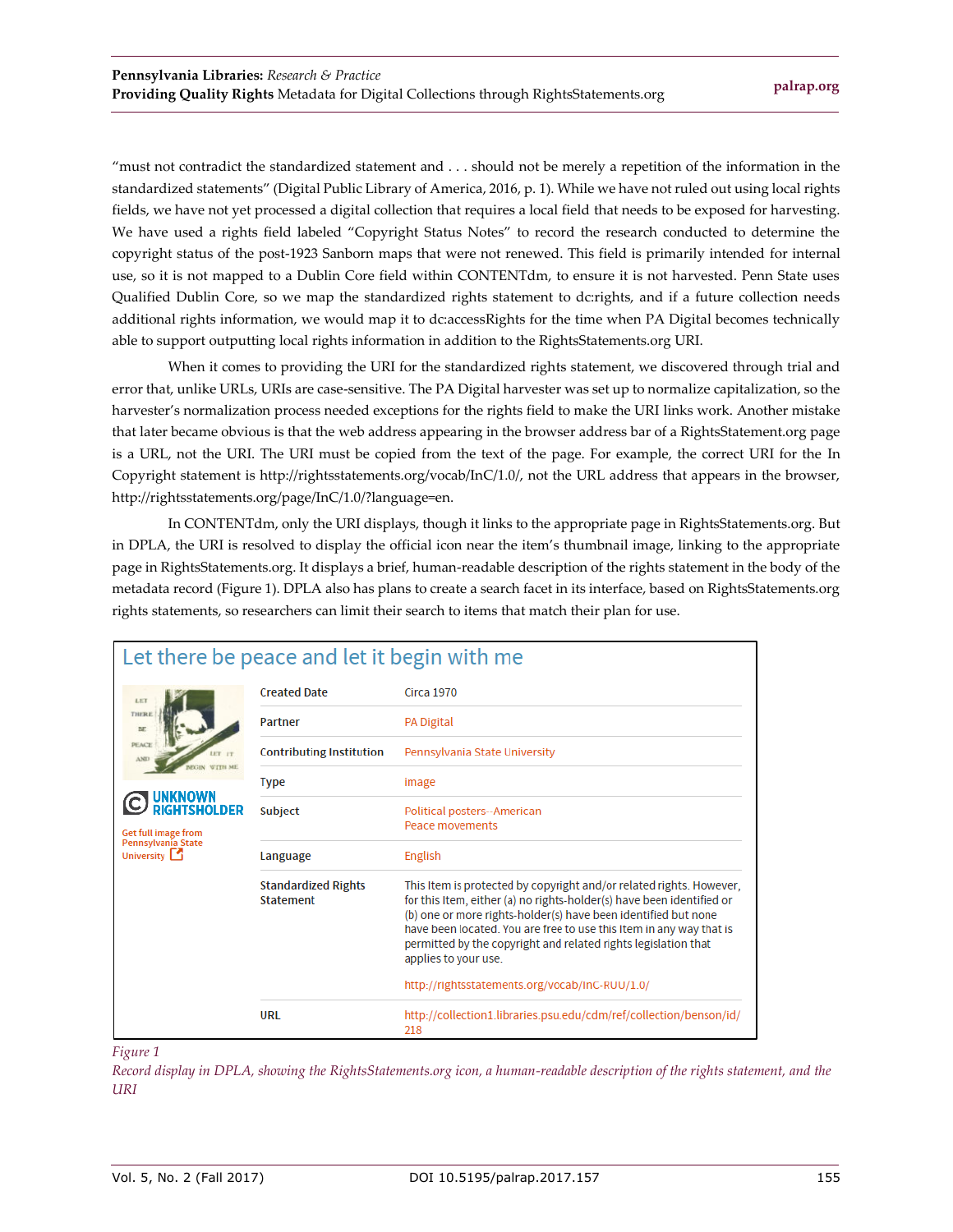## Providing Additional Information about the Works

In many instances, the libraries need or want to provide additional information about digitized works that is not rights-related. For example, the libraries may be contractually required to provide a suggested attribution or to credit the loaning institution. Some digital repositories generate recommended citations from a resource's metadata fields instead of storing a suggested citation in its own field. Credits may be generated the same way, and suggested attribution information could be mapped to dcterms:bibliographicCitation. If using Simple Dublin Core, this field is probably better left unmapped, as aggregators often need the broader field, dc:Identifier, for other purposes. Regardless of where the citation information is stored or how it is generated, it should not be stored in dc:rights.

Moreover, an institution-wide copyright policy statement can be used to provide fuller information on the rights of users and place them in context with the rights of the institution. A well-drafted copyright policy statement will put the library's digitization work into context, provide the institution's fair use justification for the digitization of its collections (e.g. for research, scholarship, and education), and point out that end users may need to seek permissions for reuse of the digitized materials if their uses are not fair use. This institution-wide copyright policy statement essentially represents what libraries were attempting to do with lengthy, free-text rights statements at the item or collection level: communicate to patrons that users' rights and responsibilities may be more complex than the standardized rights statement and to further develop the institution's relationship with the user. Ideally, RightsStatements.org would supplement its current right statement pages with practical examples and more specific guidance on determining which reuses are allowed for each rights status, insofar as its international scope allows. Meanwhile, cultural heritage organizations could provide such information in their copyright policy statement and share them with other organizations to use or adapt.

## Going Forward with Rights Statements

RightsStatements.org rights statements are not yet perfect. As the Mira Dock Lantern Slides example demonstrates, the statements are static. The assigning institution is responsible for updating the standardized rights statement when there is a change in an item's copyright status, which could be achieved by a reminder system. Potentially, by mapping worldwide copyright laws to computer-readable decisions trees, $^2$  it is possible to have at least partially automated rights statements determinations or updates in the future. While some organizations collect additional, hidden fields about works to help future rights determinations, similar to our Copyright Status Notes field, it is possible that advanced machine learning like Wolfram Alpha and other AI systems can help provide missing information for copyright determinations.

## Conclusion

A year after RightsStatements.org was introduced, DPLA reported that it "has been well received by cultural heritage professionals within the DPLA network and around the world. Digital libraries in Brazil, Australia, New Zealand, and India will be joining the project, with interest from additional libraries on every continent" (DPLAfest 2017: Post-Fest Wrap Up, 2017, para. 5). This interest in and rapid adoption of RightsStatements.org demonstrates cultural heritage institutions' recognition of the growing importance of presenting complete and accurate rights information about the resources in their collections, and that doing so promotes interest in and use of those resources. Implementing a rights statement workflow to achieve better rights metadata will be different at every institution and will depend on existing workflows and institutional dynamics. Moreover, every institution will make local choices when assigning rights statements to the items in their collections, which may vary depending on local preferences and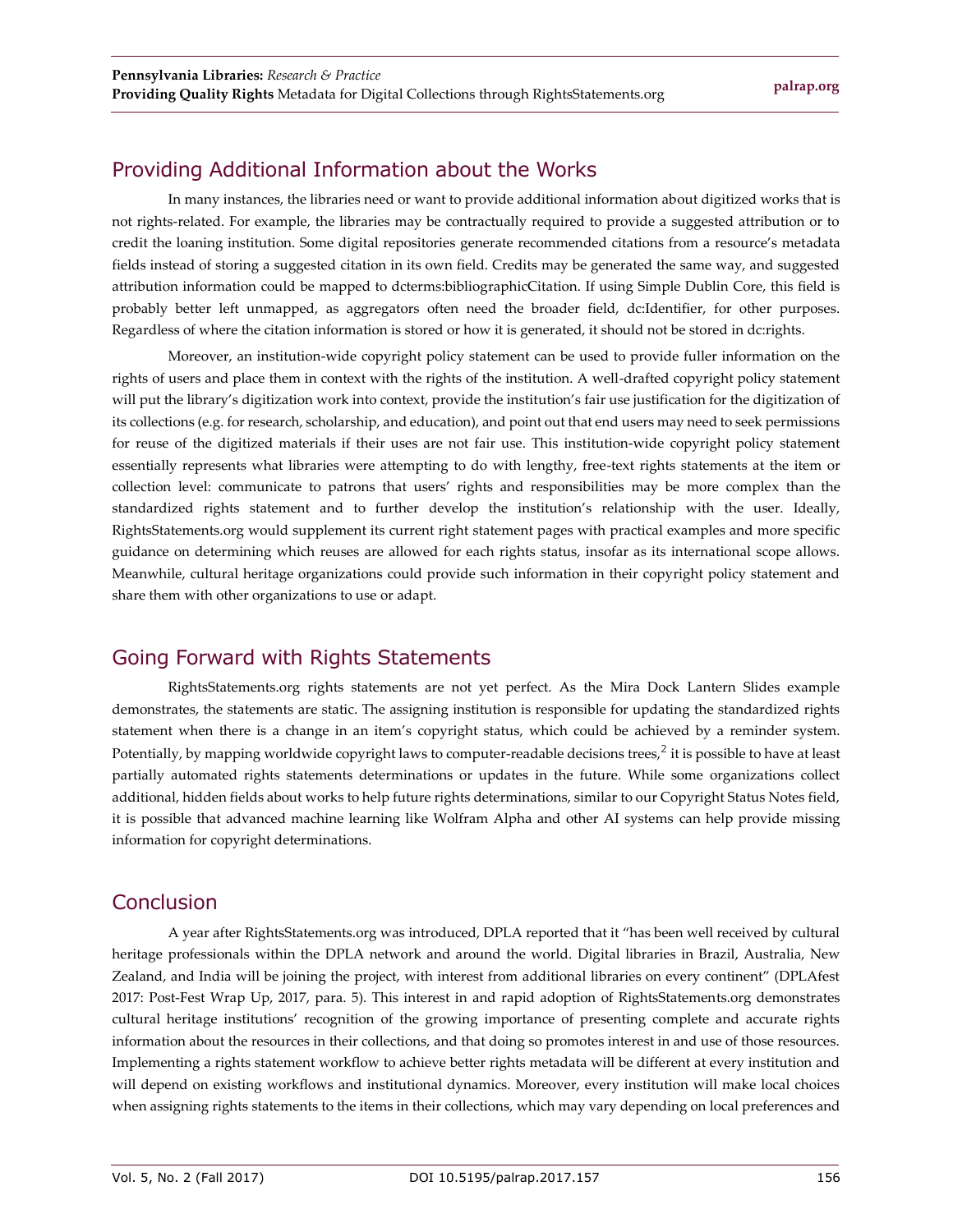norms. Shared training and documentation will assist institutions in participating in this new movement to bring a broader set of services to researchers.

## **Notes**

 $1$  Copywrong has multiple meanings, including bad incentives present in the actual copyright law.

<sup>2</sup> See th[e Durationator Project](http://www.limitedtimes.com/) (www.limitedtimes.com).

#### References

Bridgeman Art Library v. Corel Corp., 36 F. Supp. 2d 191 (S.D.N.Y. 1999).

- Bryant, M. P., Chen, C. C., ffrench, J., Levine, M., Liu, S. G., Roberts, M. G., Sims, N., Wythe, D., & Young, A. M. (2015). External uses. In Young, A. M. (Ed.), *[Rights & reproductions: The handbook for cultural institutions](https://aam-us.org/ProductCatalog/Product?ID=5186)* (Chapter 6). Retrieved from aam-us.org/ProductCatalog/Product?ID=5186
- Capell, L., & Williams, E. (2016, June). [Assigning rights statements to legacy digital collections.](http://scholarlyrepository.miami.edu/librarypapers/2/) *Library Papers and Presentations*, Paper 2. Poster session presented at the Rare Books & Manuscript Section (RBMS) conference in Coral Gables, FL. Retrieved from scholarlyrepository.miami.edu/librarypapers/2
- Coyle, K. (2005). [Descriptive metadata for copyright status.](http://journals.uic.edu/ojs/index.php/fm/article/view/1282) *First Monday*, 10(10). Retrieved from journals.uic.edu/ojs/index.php/fm/article/view/1282
- Digital Public Library of America. (2016). *[DPLA Standardized Rights Statements Implementation Guidelines](http://bit.ly/dpla-rights-guidelines)*. Retrieved from bit.ly/dpla-rights-guidelines

[DPLAfest 2017: Post-fest wrap up.](https://dp.la/info/2017/04/28/dplafest-2017-post-fest-wrap-up/) (2017, April 28). Retrieved from dp.la/info/2017/04/28/dplafest-2017-post-fest-wrap-up

- [Good Morning to You Productions Corp., et al. v. Warner/Chappell Music, Inc., et al.,](https://docs.justia.com/cases/federal/district-courts/california/cacdce/2:2013cv04460/564772/301) No. CV-13-04460-GHK C.D. Cal. (Mem at 12, ECF at 301) (2016). Retrieved from docs.justia.com/cases/federal/districtcourts/california/cacdce/2:2013cv04460/564772/301
- Gore, E. & Hansen, D. (2016). [RightsStatements.org \[PowerPoint slides\].](http://www.ala.org/advocacy/sites/ala.org.advocacy/files/content/copyright/RS%20Org%20ALA%20Copytalk_final.pptx) Retrieved from www.ala.org/advocacy/sites/ala.org.advocacy/files/content/copyright/RS%20Org%20ALA%20Copytalk\_final.pptx
- Hirtle, P., Hudson, E., & Kenyon, A.T. (2009). *[Copyright and cultural institutions: Guidelines for digitization for U.S. libraries,](https://ecommons.cornell.edu/bitstream/handle/1813/14142/Hirtle-Copyright_final_RGB_lowres-cover1.pdf;sequence=2)  [archives and museums](https://ecommons.cornell.edu/bitstream/handle/1813/14142/Hirtle-Copyright_final_RGB_lowres-cover1.pdf;sequence=2)*. Ithaca: Cornell University Libraries. Retrieved from ecommons.cornell.edu/bitstream/handle/1813/14142/Hirtle-Copyright\_final\_RGB\_lowres-cover1.pdf
- International Rights Statements Working Group. (2015, updated January 2016). *[Rightsstatements.org white paper:](http://rightsstatements.org/files/160208recommendations_for_standardized_international_rights_statements_v1.1.pdf)  [Recommendations for standardized international rights statements](http://rightsstatements.org/files/160208recommendations_for_standardized_international_rights_statements_v1.1.pdf)*. Retrieved from rightsstatements.org/files/160208recommendations\_for\_standardized\_international\_rights\_statements\_v1.1.pdf
- Mazzone, J. (2011). *Copyfraud and other abuses of intellectual property law*. Stanford, California: Stanford University Press.
- McCormick, A. (2014). [Copyright, fair use and the digital age in academic libraries: A review of the literature.](http://scholarworks.sjsu.edu/slissrj/vol4/iss2/5) *SLIS Student Research Journal, 4*(2). Retrieved from scholarworks.sjsu.edu/slissrj/vol4/iss2/5
- Nimmer, M. (1956). [Copyright Publication.](https://doi.org/10.2307/1119728) *Columbia Law Review, 56*(2), 185-202. doi:10.2307/1119728

Penn State University Libraries. (n.d.). [A. E. Bye drawings.](https://libraries.psu.edu/about/collections/e-bye-drawings) Retrieved from libraries.psu.edu/about/collections/e-bye-drawings

PA Digital Metadata/Standards Group. (2017). PA Digital PA-DPLA metadata guidelines: requirements, recommendations, and best practices for [preparing metadata for PA Digital's DPLA aggregator](http://bit.ly/padigitalmetadata2017). Retrieved from bit.ly/padigitalmetadata2017